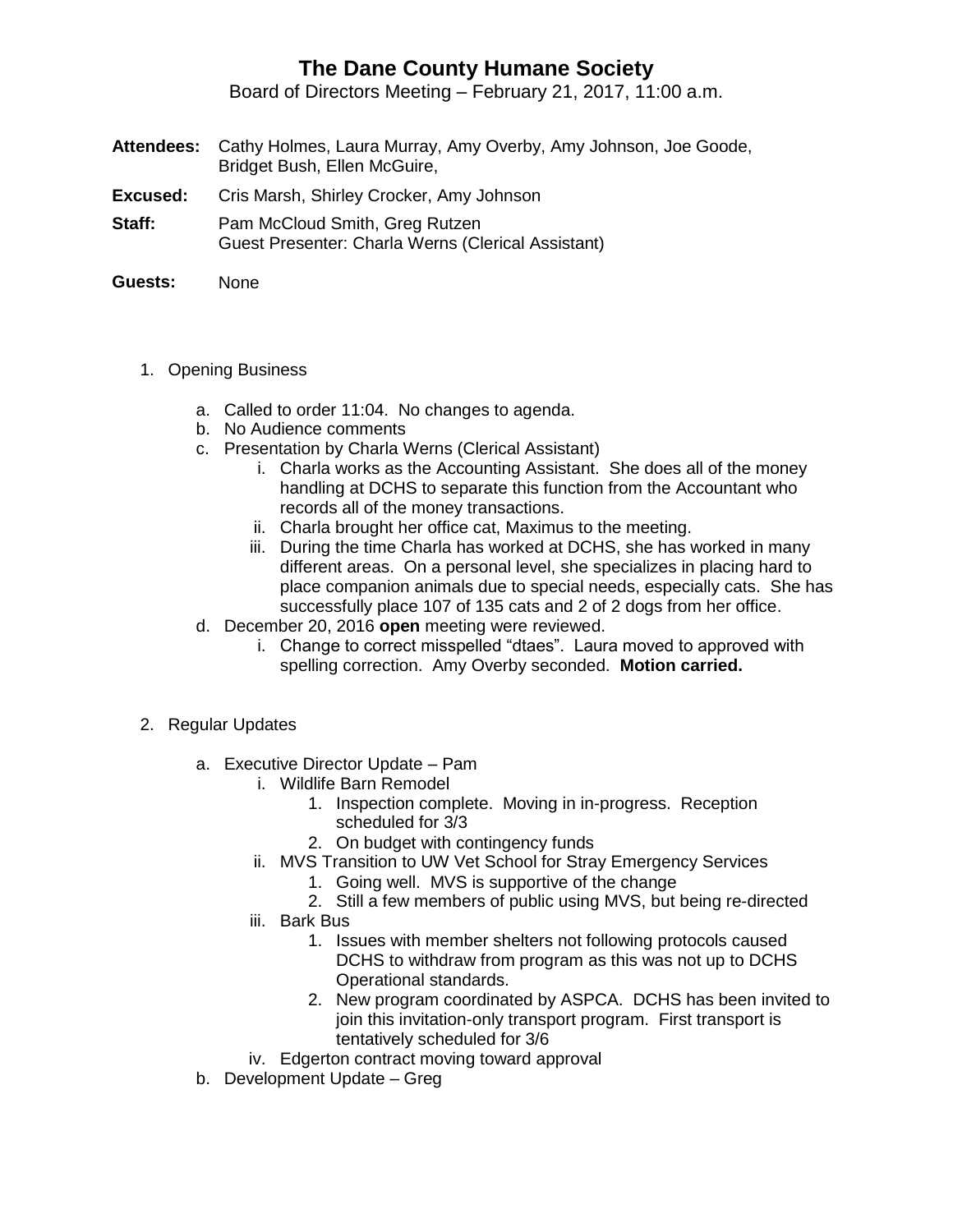## **The Dane County Humane Society**

Board of Directors Meeting – February 21, 2017, 11:00 a.m.

- i. Totos great board participation, most attendees ever, 284. Ticket revenue doubled from 2016.
- ii. Expectations for board members
- iii. Development score card from Greg will be issued quarterly instead of monthly.
- c. Questions on current financials Cathy and Bridget
	- i. Good beginning to year financially.
	- ii. PetSmart Grant \$65,000 to improve surgery recovery needs to be spent by 8/1. Getting bids.
	- iii. Ruth Vetter memorial wall going in cat area.
- 3. Old Business
	- a. First Steps of Audit and Form 990 Joe and Bridget
		- i. Audit and 990 preparations went well. Will be presented at March meeting.
	- b. Draft of Bylaws change for Annual Meeting Quorum (25 to 15) Cathy and Joe
		- i. Motion presented by Cathy to change quorum for membership meetings in by-laws to read,
			- 1. "Quorum. At any membership meeting, those voting members present, but not fewer than ten (10), shall have the authority to transact all business that may come before the membership meeting."
			- 2. Motion by Cathy, second by Laura. **Motion carried**. This will need to go to Annual membership meeting for final approval and actual incorporation into by-laws.
	- c. Nominations to BOD (13 Members allowed; 10 secured) All
		- i. Reviewed the most recent updates to the working candidate list. Joe added two names to list.
		- ii. Discussed opening and how to find additional members.
		- *iii. Members encouraged to bring names to next month's meeting.*
		- *iv. Cathy will send current member skill grid to group.*
- 4. New Business
	- a. Strategic Plan Operational Goals: Detailed Q & A All
		- i. Pam presented both the internal and public versions of the operational strategic plan.
		- ii. Public version has been rolled out to donors and will continue to be used for fund raising discussions.
		- iii. Staff has created a timeline with tasks, dates and responsible parties for the working plan. Will continue to review and update it as working document.
		- iv. Key areas identified in bridging high level board vision to operational planning
			- 1. Salaries
			- 2. Training
			- 3. Cutting Edge operational improvement.